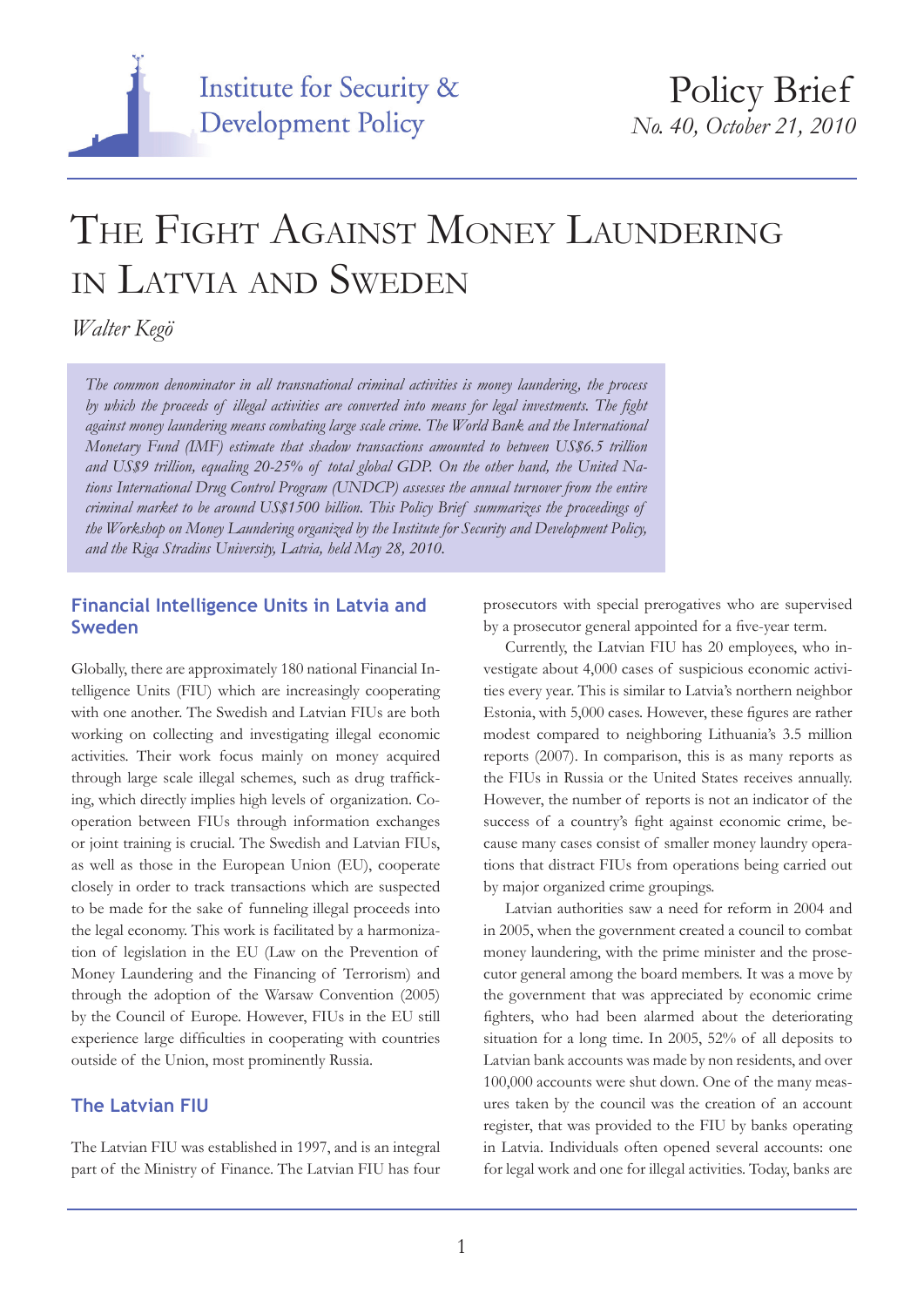

obliged to send an updated version of their account register to the FIU.

The most significant action by the council was the adaptation of three priorities.

The first priority is to freeze the transfer of illegal capital on a large scale. Since the adaption of this priority, the Latvian FIU, in close cooperation with national banks, has created a successful system for obstructing money laundering. Banks have the right to freeze accounts/transactions whenever economic crime is suspected. Since this measure came into effect, banks have been obliged to report incidents to the FIU, which in turn has 60 days to investigate the case before taking action. The FIUs have the right to prolong the investigation period by an additional 45 days if it can produce solid evidence that a crime has been committed.

This is a right vested in FIUs globally. However, countries differ as to the amount of time given to FIUs for prolonging the freezing of assets during an investigation. The Estonian FIU can prolong the freezing of assets for 90 days, whereas some other countries only extend investigations by three days. The Latvian FIU has consequently used its right to freeze assets for a full 45 day period since 2006. In 2006, there were 125 orders to freeze accounts totaling 12.8 million LVL. In 2007, the FIU issued 94 orders totaling 6.5 million LVL. Bank clients have the right to appeal these decisions, but rarely use this right.

The second priority focuses on large scale money laundering. Large scale money laundering is realized through multiple smaller transactions. This is due to the fact that it is easier to get away with smaller transactions, since they are not detected by switch systems. In Latvia, the method of using multiple smaller transactions in money laundering operations has been identified in several cases amounting to ca 5-6 million LVL, where a few thousand LVL have been transferred at a time. The Latvian FIU estimates that a large scale scheme, defined as having a value of at least one million LVL, involves at least ten people. A case in 2008 demonstrated that such operations can be carried out by as many as 120 persons. Since one of the guiding principles of the Latvian FIU is to work against large scale schemes, this has resulted in an increasing number of such cases (9 in 2006, 17 in 2007, 23 in 2008, and 22 in 2009). In May 2010, 23 cases had already been registered. The annual average of case files produced is 150.

The third priority is to increase cooperation with other countries, in order to compile reports for the Latvian Law Enforcement, built on reliable intelligence. Building this solid base of information is crucial to obtaining a legal right to monitor accounts, as stipulated in the Latvian Law on Credit Institutions. If serious misconduct is found, the FIU has the right to freeze money, but not to confiscate it. Confiscations of assets are made by law enforcement.

#### **Trend and Tendencies**

Latvian courts can confiscate assets on behalf of the state. Since 2006, the Economic Crime Unit has had approximately 20 cases of this nature, with the total confiscated sums ranging from 1.3 million to 9.1 million euros. There is a decreasing tendency for money to come from abroad for laundering purposes. Contrary to the general public perception, shaped by excessive media attention, Latvia is more frequently used as a transit corridor for money rather than as a base for laundering. There is strong evidence that the destination for such money are the South Pacific countries, especially Australia. Still, many small to medium scale economic crimes continue to involve Latvian accounts. There is a concern over the influx of money to Latvian accounts from individuals in Eastern European states, such as Ukraine. There is also well grounded suspicion within the economic police that these credit card holders are in fact criminals, who use this method in order to launder their illegal money.

#### **The Swedish FIU**

Unlike the Latvian FIU, which is part of the Ministry of Finance, the Swedish FIU is part of the national criminal police. The FIU has 20 employees, of a total of 205 staff members who work at the criminal intelligence unit of the Swedish National Police. They deal with asset investigations, environmental crimes, and counterfeiting.

A new method for reporting was made mandatory for Swedish banks with the Swedish Money Laundering Act (2009). Banks have to report to the FIU suspicious transactions involving money laundering or suspected terrorist financing. Nowadays, Swedish banks monitor account holders from the moment they open up their accounts. There is a manual of criteria on which banking staff are briefed. The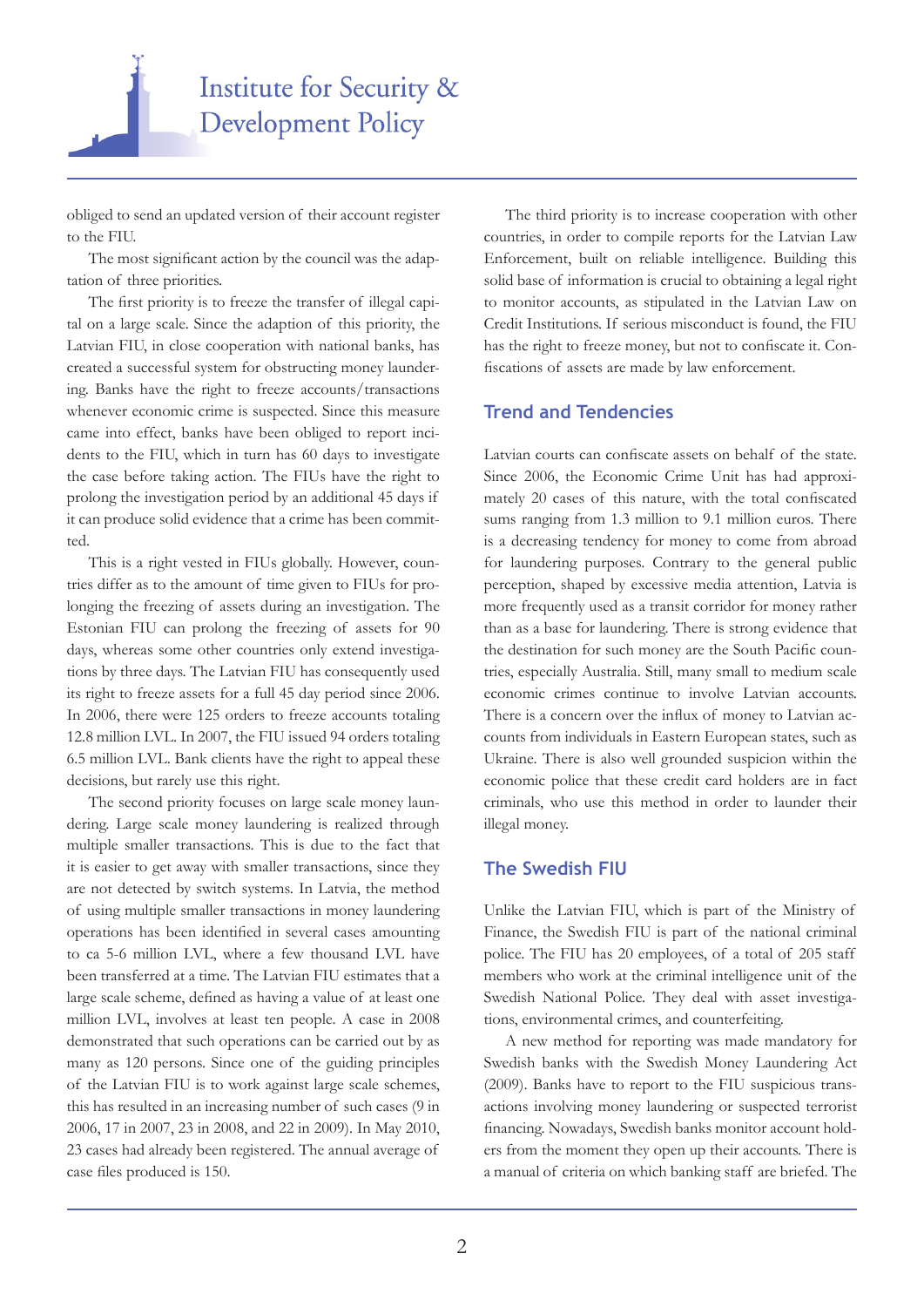

FIU has built up an electronic system for reporting, so that banks can log into a safe website in order to report suspicious activities. Previously, banks were faxing these reports; this has significantly improved the quality of reports that the FIU receives. The Swedish Money Laundering Act also makes it mandatory for other businesses, such as auction companies and real estate firms, to report misconduct.

The number of reports to the Swedish FIU has increased; from 1994 to 2008 reports increased from 420 to 13,048. This positive result has been somewhat inaccurately attributed to an array of factors, e.g., the Money Laundering Act, but in reality the FIU has been flooded with reports from one actor. Serious misconduct by the Swedish financial institution Forex Bank motivated its management to direct their employees to report even the slightest suspicious moves, which caused the increase in the number of reports.

#### **The Role of the Private Sector**

Information given to the FIUs plays a crucial role in fighting economic crime. The EU's Third Money Laundering Directive, which was implemented in Sweden in 2009, brought about a welcomed expansion in the number of private sector actors that were obliged to report suspected money laundering. According to this law, there is a requirement to check the identity of people who wish to enter into a business relationship, or carry out a transaction of 15,000 Euros or more. There is also an examination and information liability act for businesses, so that that they must scrutinize transactions that there is reason to believe money laundering. They must report such transactions to the Swedish Financial Intelligence Unit.

The Anti Money Laundering Act has several flaws. According to the Swedish National Council for Crime Prevention, only 94 out of the approximately 400,000 companies covered by the act had reported transactions. In 2009, real estate firms which globally have high turnovers of cash, reported only four incidents of suspicious activities to the Swedish authorities. There are a number of underlying reasons for this low turnover, according to the Council. First, some businesses have no contact with economic criminals. Second, large scale purchases such as real estate cannot be done in cash, due to costs. For this reason, real estate firms do not encounter incidents that would justify a report to the FIU. Third, some businesses perceive reporting as something imposed on them, with little useful results. There is a widespread view that the FIU does not have enough time to check all the reported incidents, due to the large number of incoming reports. This decreases the interest of private actors to spend resources on writing reports.

However, the problems linked to the system of reporting to the Swedish FIU should not overshadow its positive features. Recently, the media has published reports about economic crime in branches considered sound, which has focused the need to be on the alert regarding possible economic misdeed. In 2009, the Swedish currency exchange and bank Forex was involved in shady activities, which created enormous bad publicity for the company. Few companies want to be associated with activities such as money laundering and organized crime; the Forex case was a wakeup call for such companies. There is a general sense of justice and a desire to obey the law, in order to avoid any possible economic sanctions.

*Walter Kegö is a Senior Fellow with the Institute for Security and Development Policy.* 

*The opinions expressed in this Policy Brief are those of the author and do not necessarily reflect the views of the Institute for Security and Development Policy or its sponsors.*

## The Institute for Security & Development Policy

Västra Finnbodavägen 2, SE-13130 Stockholm - Nacka E-mail: info@isdp.eu / Tel: +46(0)8-41056953 Website: www.isdp.eu **Directors:** Svante E. Cornell & Niklas L.P. Swanström **Chairman, Advisory Council:**  S. Frederick Starr **Deputy Director:**  Johanna Popjanevski